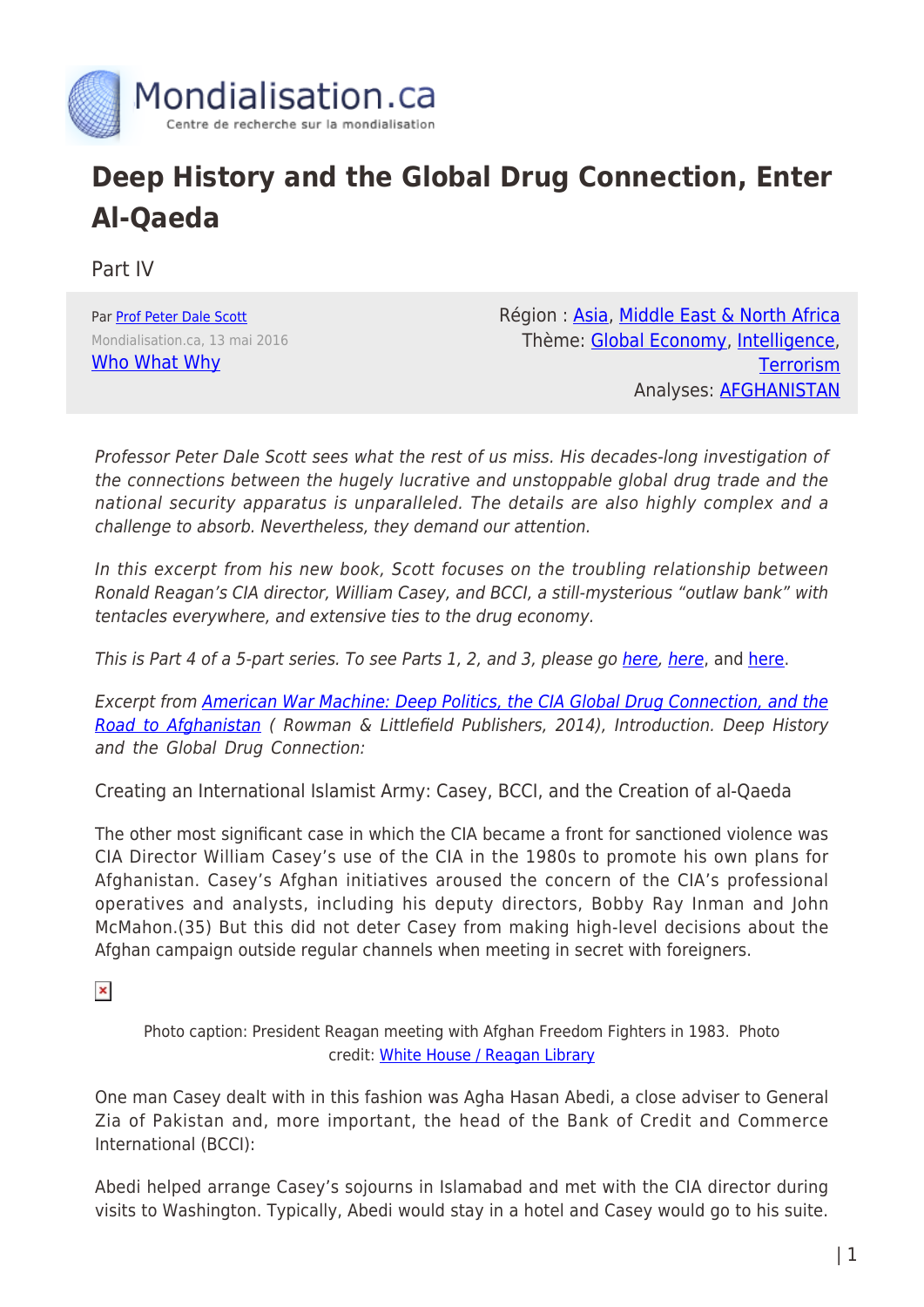The two men, who met intermittently over a three-year period, would spend hours talking about the war in Afghanistan, the Iran-Contra arms trades, Pakistani politics, and the situation in the Persian Gulf. [\(36\)](http://whowhatwhy.org/2016/05/12/deep-history-global-drug-connection-part-4-enter-al-qaeda/#36)

Members of Senator John Kerry's staff, who investigated this relationship, concluded that Casey in his dealings with Abedi may have been acting not as CIA director but as an adviser to President Reagan, so that his actions were"undocumented, fully deniable, and effectively irretrievable." [\(37\)](http://whowhatwhy.org/2016/05/12/deep-history-global-drug-connection-part-4-enter-al-qaeda/#37) (Casey's dealings with BCCI may not have been at arm's length: the weapons pipeline to Afghanistan allegedly involved funding through a BCCI affiliate in Oman, in which Casey's close friend and business associate Bruce Rappaport had a financial interest. [\(38\)](http://whowhatwhy.org/2016/05/12/deep-history-global-drug-connection-part-4-enter-al-qaeda/#38)

Unquestionably BCCI offered Casey an opportunity to conduct off-the-books operations, such as the Iran-Contra arms deal, in which BCCI was intimately involved. But the largest of these operations by far was the support to the Afghan mujahideen resistance against the Soviet invaders, where once again BCCI played a major role. Casey repeatedly held similar meetings with General Zia in Pakistan  $-$  arranged by Abedi  $(39)$  and with Saudi intelligence chiefs Kamal Adham and Prince Turki al-Faisal (both BCCI shareholders).

As a result of such conclaves, Prince Turki distributed more than \$1 billion in cash to Afghan guerrillas, which was matched by another billion from the CIA. "When the Saudis provided the funding, the administration was able to bypass Congress." [\(40\)M](http://whowhatwhy.org/2016/05/12/deep-history-global-drug-connection-part-4-enter-al-qaeda/#40)eanwhile "BCCI handled transfers of funds through its Pakistani branches and acted as a collection agency for war matériel and even for the mujahideens' pack animals": $(41)$ 

To access the CIA money was relatively easy. Bags of dollar bills were flown into Pakistan and handed over to Lieutenant General Akhtar Abdur Rahman, the ISI [Inter-Services Intelligence] director. Rahman banked the cash in ISI accounts held by the National Bank of Pakistan, the Pakistan-controlled Bank of Credit and Commerce International (BCCI) and the Bank of Oman (one-third owned by the BCCI)[.\(42\)](http://whowhatwhy.org/2016/05/12/deep-history-global-drug-connection-part-4-enter-al-qaeda/#42)

Yet there is not a word about BCCI in Ghost Wars, Steve Coll's otherwise definitive history of the CIA's campaign in Afghanistan. Similarly there is no mention of BCCI in Coll's excellent book The Bin Ladens, even though he provides an extended description of how Prince Turki arranged for "transfers of government cash to Pakistan." [\(43\)](http://whowhatwhy.org/2016/05/12/deep-history-global-drug-connection-part-4-enter-al-qaeda/#43)

 $\pmb{\times}$ 

Tons of drugs and billions of dollars were moved around the world Photo credit: Adapted by WhoWhatWhy from [\(US Air Force\)](http://www.af.mil/AboutUs/FactSheets/Display/tabid/224/Article/104492/c-5-abc-galaxy-c-5m-super-galaxy.aspx)

Casey's involvement with BCCI was not just a backdoor operation with a bank; it was a multi-billion-dollar backdoor operation with a criminal bank accused, even by its own insiders, of:

Global involvement with drug shipments, smuggled gold, stolen military secrets, assassinations, bribery, extortion, covert intelligence operations, and weapons deals. These were the province of a Karachi-based cadre of bank operatives, paramilitary units, spies, and enforcers who handled BCCI's darkest operations around the globe and trafficked in bribery and corruption. [\(44\)](http://whowhatwhy.org/2016/05/12/deep-history-global-drug-connection-part-4-enter-al-qaeda/#44)

There were huge and lasting historical consequences from Casey's apparently unilateral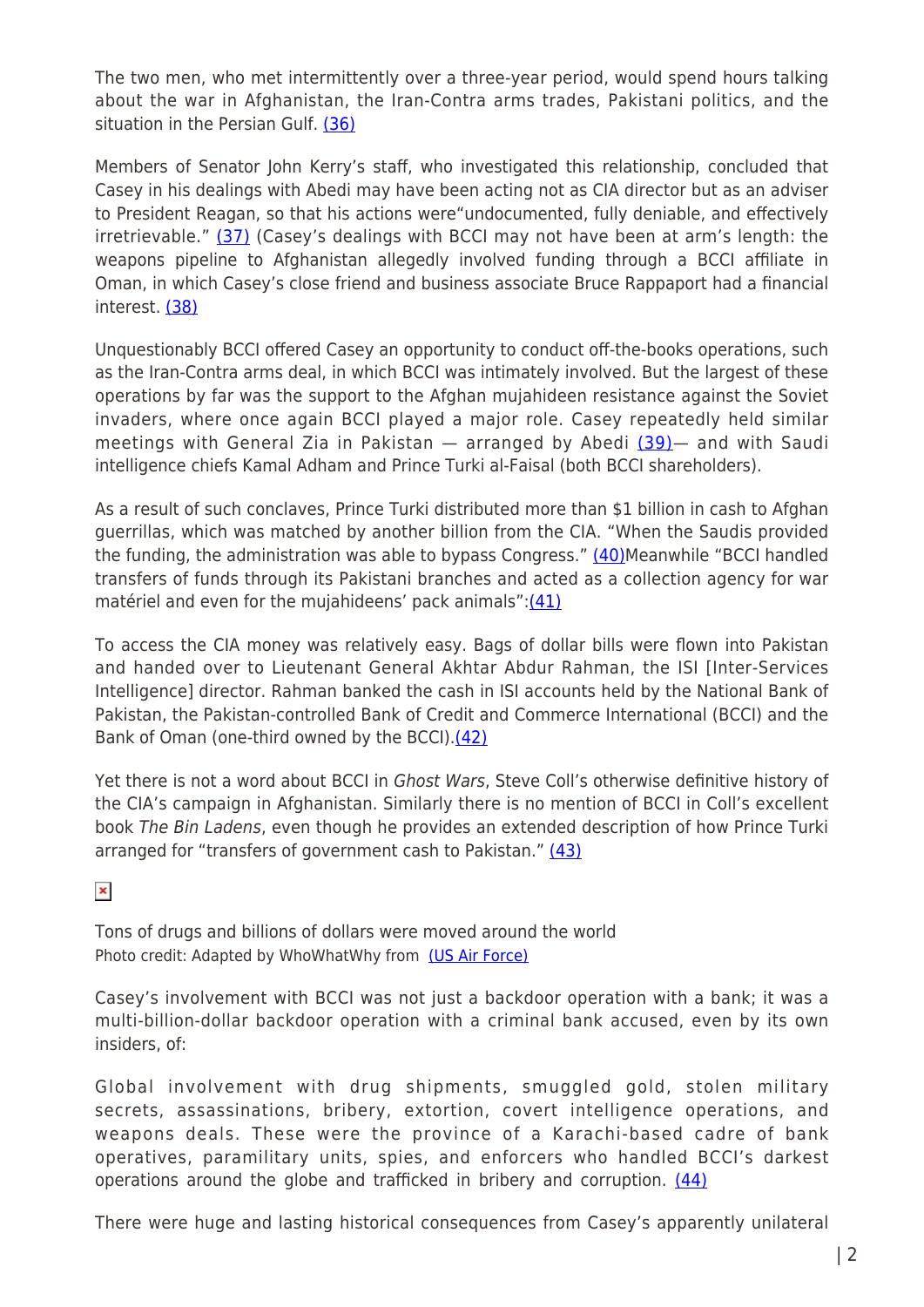decision to work with BCCI. One was that BCCI's drug clients in Pakistan and Afghanistan, notably Gulbuddin Hekmatyar, emerged in the 1980s, with protection from General Zia, as dominant figures in an expanded Afghan heroin drug traffic that continues to afflict the world. [\(45\)](http://whowhatwhy.org/2016/05/12/deep-history-global-drug-connection-part-4-enter-al-qaeda/#45) (According to McCoy, BCCI "played a critical role in facilitating the movement of Pakistani heroin money that reached \$4 billion by 1989, more than the country's legal exports. $''(46)$  $''(46)$ 

A second consequence was that many of the CIA funds intended for the Afghan mujahideen were instead siphoned off by ISI and redirected to Khan Research Laboratories (KRL) for the successful development of Pakistan's atomic bomb. "Although the European intelligence community frequently warned of fraudulent activities between BCCI, the BCCI Foundation and KRL, the Reagan administration continually denied there was a problem." $(47)$ 

In turn the head of the labs, Abdul Qadeer Khan, "created a vast network that has spread nuclear know-how to North Korea, Iran and Libya."[\(48\)](http://whowhatwhy.org/2016/05/12/deep-history-global-drug-connection-part-4-enter-al-qaeda/#48) In 2008 the Swiss government allegedly seized and destroyed, from the computers of just one network member, nuclear bomb blueprints and manuals on how to manufacture weapons-grade uranium for warheads, but investigators feared that these might nonetheless still be circulating on the international black market. [\(49\)](http://whowhatwhy.org/2016/05/12/deep-history-global-drug-connection-part-4-enter-al-qaeda/#49)

A third consequence was that Casey could help build up the foreign legion of so-called Arab Afghans in Afghanistan, even though the CIA hierarchy in Langley rightly "thought this unwise." [\(50\)](http://whowhatwhy.org/2016/05/12/deep-history-global-drug-connection-part-4-enter-al-qaeda/#50) It was this foreign legion which in 1988 redefined itself as al-Qaeda.[\(51\)](http://whowhatwhy.org/2016/05/12/deep-history-global-drug-connection-part-4-enter-al-qaeda/#51)

Such can be the consequences of ill-considered covert operations conceived by very small cabals!

US Responsibility for the Flood of Heroin in the World

Here is yet another fact that is so alien to our normal view of reality that I myself find it hard to keep in mind: US backdoor covert foreign policy has been the largest single cause of the illicit drugs flooding the world today.

It is worth contemplating for a moment the legacy of CIA-supported drug proxies in just two areas — the Golden Triangle and the Golden Crescent. In 2003, according to the United Nations, these two areas accounted for 91 percent of the area devoted to illicit opium production and 95 percent of the estimated product in metric tons. [Add in Colombia and Mexico, two other countries where the CIA has worked with drug traffickers, and the four areas accounted for 96.6 percent of the growing area and 97.8 percent of the estimated product.[\(52\)](http://whowhatwhy.org/2016/05/12/deep-history-global-drug-connection-part-4-enter-al-qaeda/#52)]

The CIA's covert operations were not the sole cause for this flood of opium and heroin. But the de facto protection conferred on sectors of the opium trade by CIA involvement is clearly a major historical factor for the world crime scourge today.

When the CIA airline CAT began its covert flights to Burma in the 1950s, the area produced about 80 tons of opium a year. In ten years' time, production had perhaps quadrupled, and at one point during the Vietnam War the output from the Golden Triangle reached 1,200 tons a year. By 1971, there were also at least seven heroin labs in the region, one of which, close to the CIA base at Ban Houei Sai in Laos, produced an estimated 3.6 tons of heroin a year. [\(53\)](http://whowhatwhy.org/2016/05/12/deep-history-global-drug-connection-part-4-enter-al-qaeda/#53)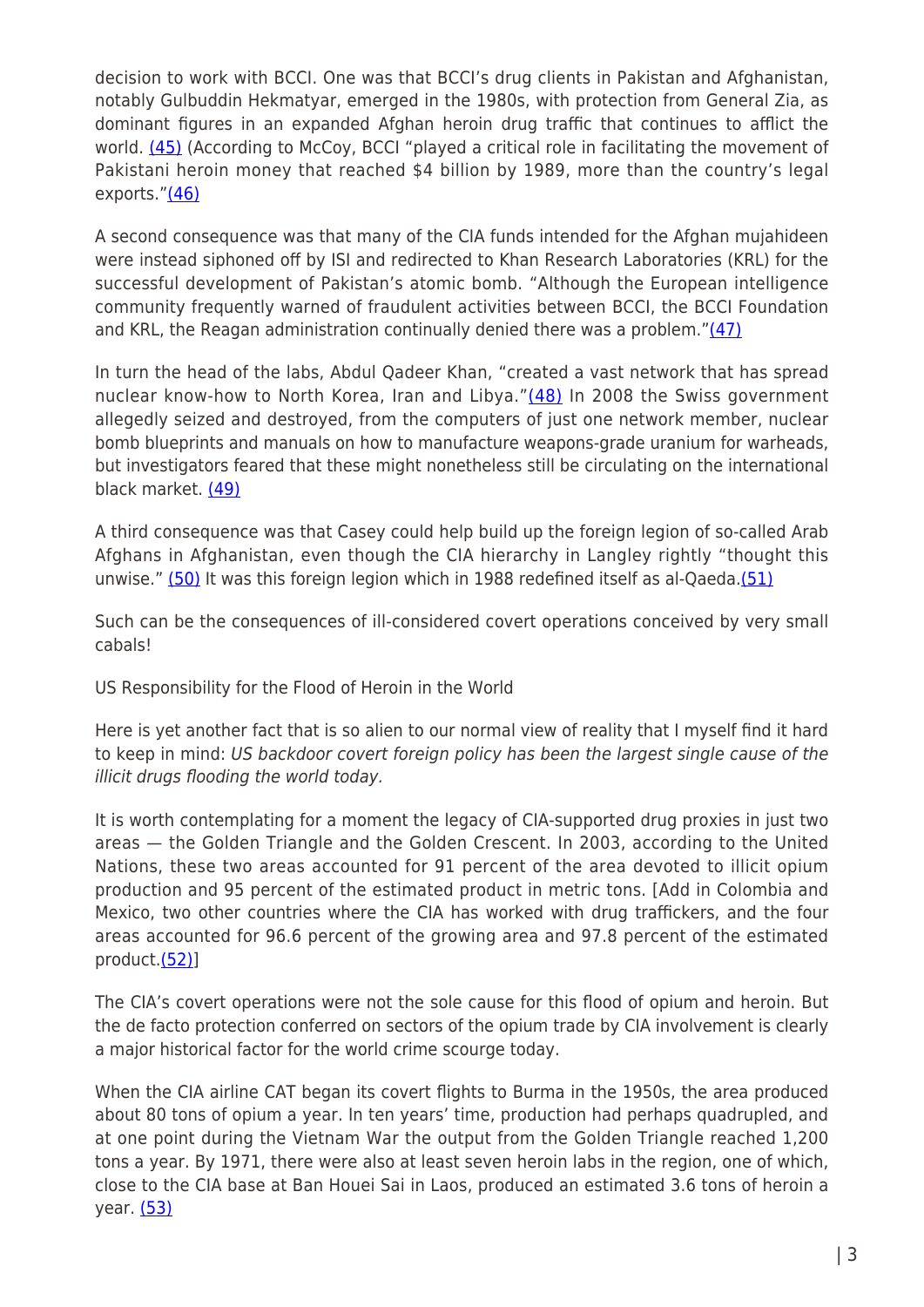Afghan opium production has been even more responsive to US operations in the area. It soared from 200 metric tons in 1980, the first full year of US support for the drug-trafficking mujahideen Gulbuddin Hekmatyar, to 1,980 metric tons in 1991, when both the United States and the Soviet Union agreed to terminate their aid. [\(54\)](http://whowhatwhy.org/2016/05/12/deep-history-global-drug-connection-part-4-enter-al-qaeda/#54) After 1979 Afghan opium and heroin entered the world market significantly for the first time and rose from roughly 0 to 60 percent of US consumption by 1980.  $(55)$  In Pakistan there were hardly any drug addicts in 1979; the number had risen to over 800,000 by 1992.[\(56\)](http://whowhatwhy.org/2016/05/12/deep-history-global-drug-connection-part-4-enter-al-qaeda/#56)

In 2000-2001, the Taliban virtually eliminated opium production in their area of Afghanistan. Thus total production for 2001 was 185 metric tons. Nearly all of this was from the northeastern corner controlled by the drug trafficking Northern Alliance, which in that year became America's ally in its invasion.

Once again production soared after the US invasion in 2001, in part because the United States recruited former drug traffickers as supporting assets in its assault. From 3,400 metric tons in 2002, it climbed steadily until "in 2007 Afghanistan produced an extraordinary 8,200 tons of opium (34 percent more than in 2006), becoming practically the exclusive supplier of the world's deadliest drug (93 percent of the global opiates market)." [\(57\)](http://whowhatwhy.org/2016/05/12/deep-history-global-drug-connection-part-4-enter-al-qaeda/#57)

Notes:

35. Steve Coll, Ghost Wars: The Secret History of the CIA, Afghanistan, and Bin Laden, from the Soviet Invasion to September 10, 2001 (New York: Penguin, 2004), 90; cf. Prados, Safe for Democracy, 489.

36. Peter Truell and Larry Gurwin, False Profits: The Inside Story of BCCI, the World's Most Corrupt Financial Empire (Boston: Houghton Mifflin, 1992), 133.

37. Truell and Gurwin, False Profits, 133n.

38. US Congress, Senate, The BCCI Affair, a Report to the Senate Committee on Foreign Relations from Senator John Kerry, Chairman, and from Senator Hank Brown,Ranking Member, Subcommittee on Terrorism, Narcotics, and International Operations, December 1992, 102nd Cong., 2nd sess., Senate Report No. 102-140, "BCCI, the CIA, and Foreign Intelligence," 320,[http://www.fas.org/irp/congress/1992\\_rpt/](http://www.fas.org/irp/congress/1992_rpt/) bcci/11intel.htm; Alan A. Block and Constance A. Weaver, All Is Clouded by Desire: Global Banking, Money Laundering, and International Organized Crime (Westport, CT: Praeger, 2004), 27–33, 83–85; Wall Street Journal, October 23, 1991; Scott, The Road to 9/11,95, 108, 325.

39. In 1978, when the United States terminated economic assistance to Pakistan because of its nuclear program, Abedi had come to Zia's rescue with emergency loans from BCCI (Truell and Gurwin, False Profits, 80–81).

40. Truell and Gurwin, False Profits, 153.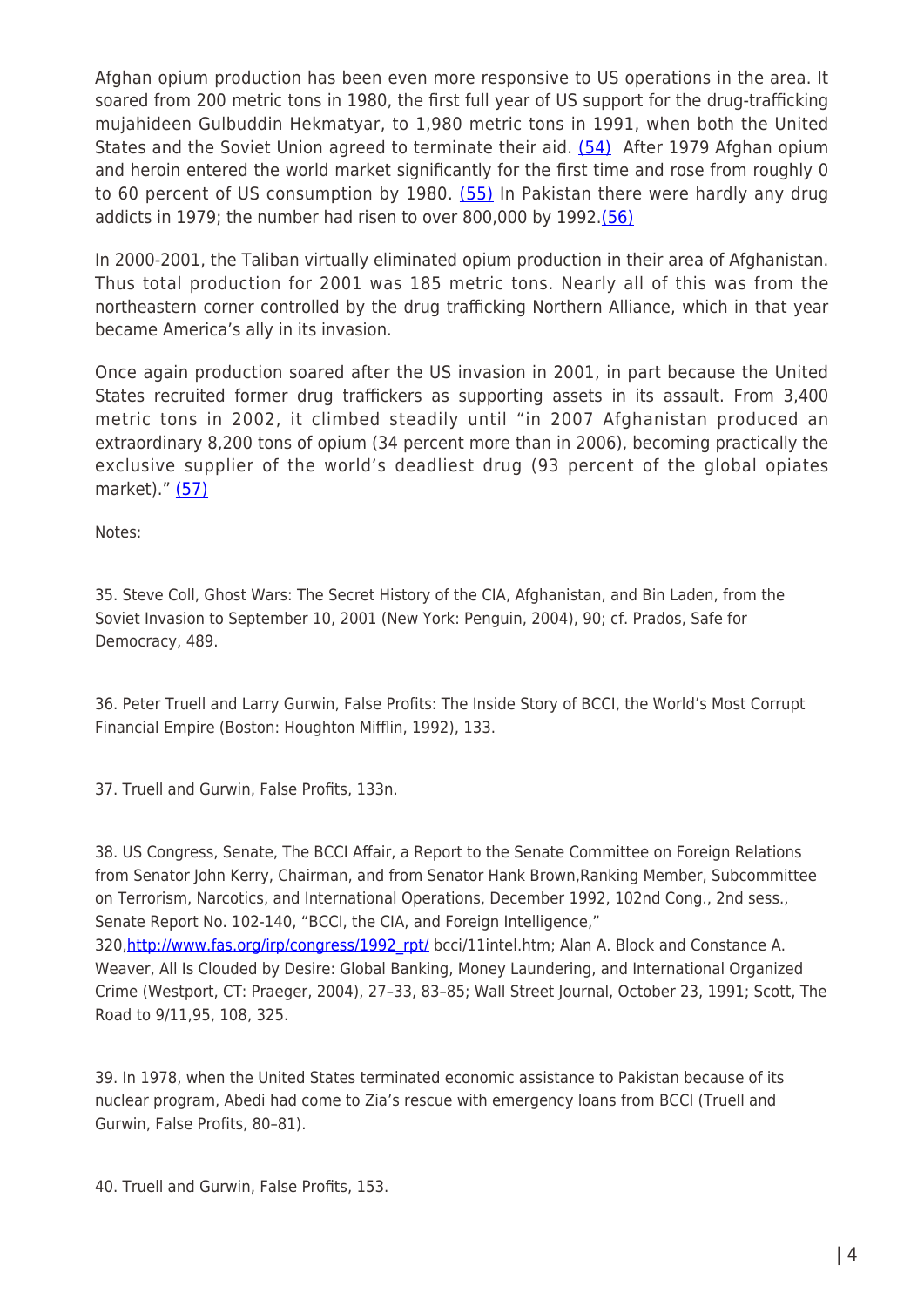41. Truell and Gurwin, False Profits, 133.

42. Adrian Levy and Catherine Scott-Clark, Deception: Pakistan, the United States, and the Secret Trade in Nuclear Weapons (New York: Walker and Co., 2007), 125.

43. Steve Coll, The Bin Ladens: An Arabian Family in the American Century (New York: Penguin, 2008) 249.

44.Jonathan Beaty and S. C. Gwynne, The Outlaw Bank: A Wild Ride into the Secret Heart of BCCI (New York: Random House, 1993), 66. Those interested in BCCI should also read the defense of the bank by Abid Ullah Jan, From BCCI to ISI: The Saga of Entrapment Continues (Ottawa: Pragmatic Publications, 2006).

45. Beaty and Gwynne, The Outlaw Bank, 48–50; McCoy, The Politics of Heroin, 479–80. Fazle Haq was the governor of Pakistan's North-West Frontier province; at the same time he was also an important CIA contact and supporter of the Afghan mujahideen, some of whom—it was no secret—were supporting themselves by major opium and heroin trafficking through the North-West Frontier province. By 1982, Fazle Haq would be listed by Interpol as an international narcotics trafficker. However, after lengthy correspondence with Fazle Haq's son, I am persuaded that there are no known grounds to accuse Fazle Haq of having profited personally from the drug traffic. See "Clarification from Peter Dale Scott re Fazle Haq,"

911Truth.org, [http://www.911truth.org/article.php?story=20090223165146219.](http://www.911truth.org/article.php?story=20090223165146219)

46. M. Emdad-ul Haq, Drugs in South Asia: From the Opium Trade to the Present Day (New York: Palgrave, 2000), 204–5, quoted in McCoy, The Politics of Heroin,480.

47. Levy and Scott-Clark, Deception, 128.

48. Washington Post, November 11, 2007, B01.

49. Guardian, May 31, 2008,

http://www.guardian.co.uk/world/2008/may/31/nuclear.internationalcrime. According to David Albright, a former UN weapons inspector in Washington, the network member, Urs Tinner, was recruited by the CIA from 1999 to 2000 and "was on the CIA payroll for a very large sum of money."

50. Ahmed Rashid, Taliban: Militant Islam, Oil and Fundamentalism in Central Asia(New Haven, CT: Yale University Press, 2001), 129 (Casey); Prados, Safe for Democracy, 489 (Langley).

51. Lawrence Wright, The Looming Tower: Al-Qaeda and the Road to 9/11 (New York: Knopf, 2006), 131–34.

52. United Nations Office on Drugs and Crime, World Drug Report,